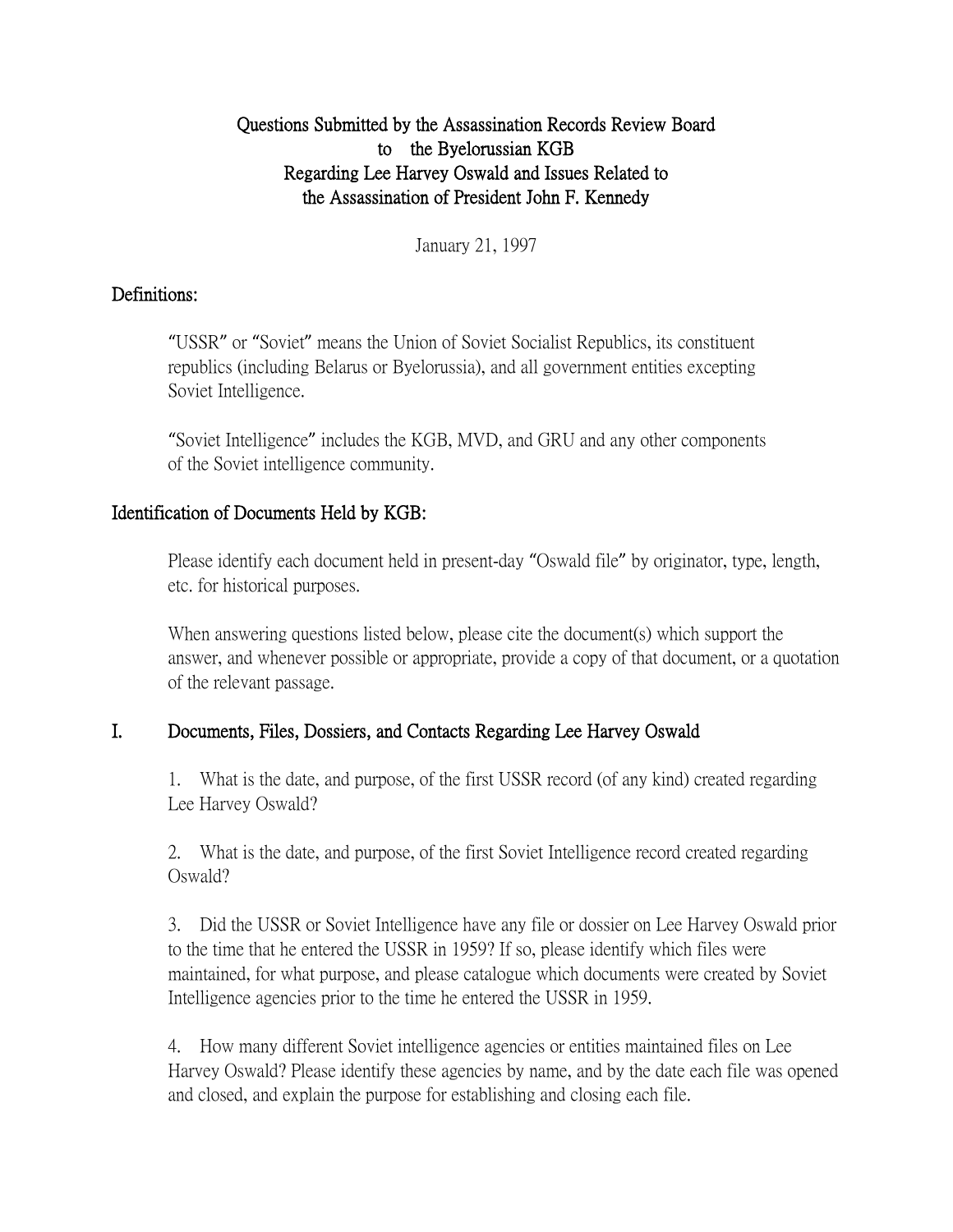- 5. When was Oswald first interviewed by a USSR or Soviet Intelligence official?
- 6. How many times was Oswald interviewed by a USSR or Soviet Intelligence official?
- 7. Where are the records of those interviews?

### II. Lee Harvey Oswald Prior to His Entry into the USSR

8. Did Oswald visit the Soviet Embassy in Tokyo, Japan in 1957 or 1958?

9. Did Oswald have any contact with a representative of the USSR prior to his arrival in Helsinki in 1959?

10. Did Soviet Intelligence have any knowledge of Oswald prior to his arrival in Helsinki?

11. Did Oswald have any contacts with Soviet intelligence prior to his arrival in Moscow?

12. To the extent that the answer to any of the foregoing was "yes," please explain.

13. Did Soviet Intelligence have advance knowledge of Oswald's desire to enter the USSR? If so, was this foreknowledge obtained from Oswald himself, or from another source?

14. Did the Soviet Consulate in Helsinki have any advance notice of Oswald's arrival and intention to enter the USSR?

15. When, and how, did Oswald first contact the Soviet Consulate in Helsinki?

16. Did Oswald tell the Soviet Consul in Helsinki of his desire to stay in the USSR?

17. Was Oswald's visa application in Helsinki processed more quickly than the normal practice? What was the normal waiting period and how long was Oswald required to wait for his visa to be processed?

18. For what kind of visa did Oswald apply?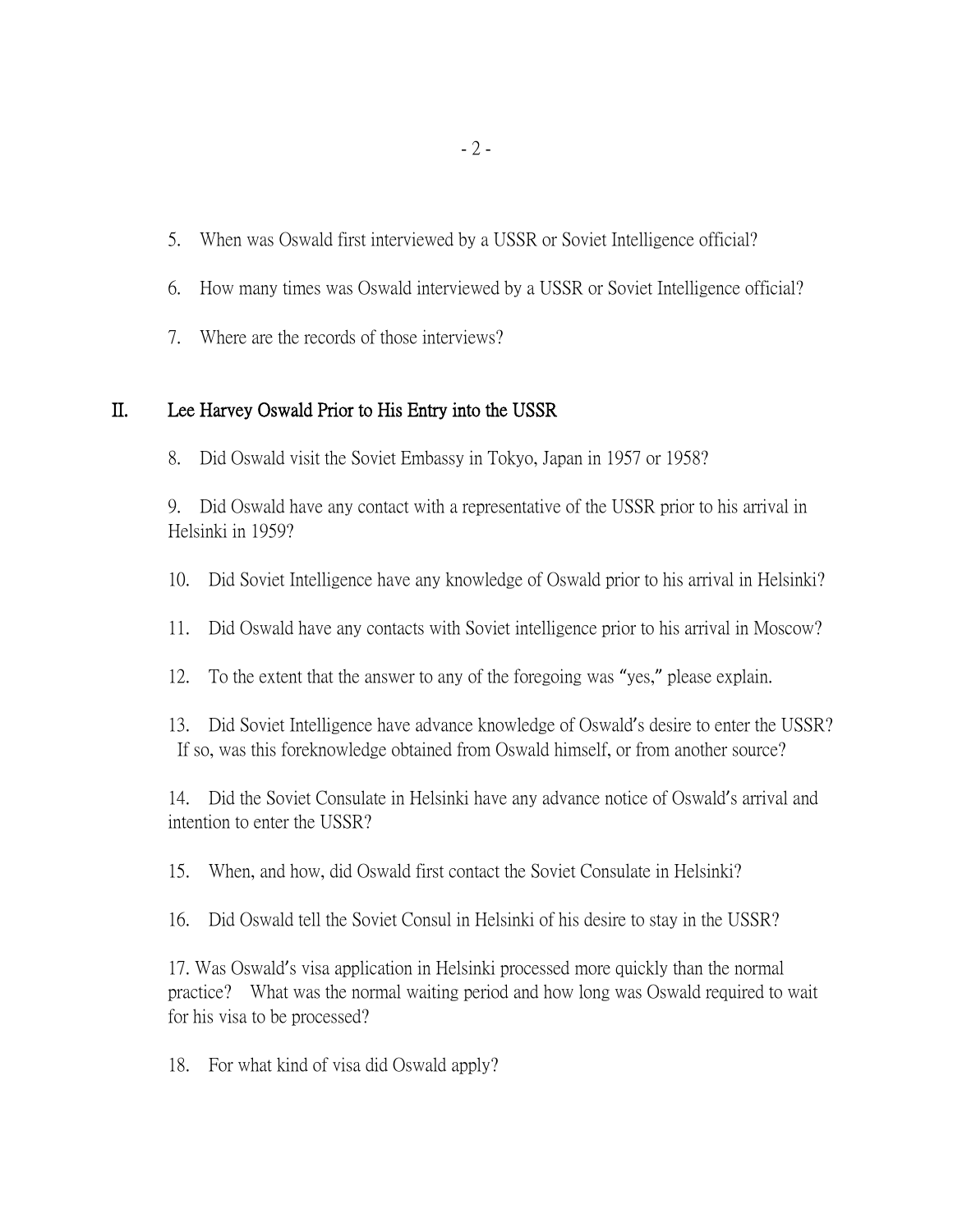- 19. Why did Oswald receive a six-day tourist visa?
- 20. Who interviewed Oswald at the Soviet Consulate in Helsinki?
- 21. Did the Soviet Consul in Helsinki file a report about Oswald? If so, what was reported?
- 22. What reasons did Oswald give the Soviet Consul for wanting to enter the USSR?

23. Who in the USSR did the Soviet Consul in Helsinki notify of Oswald's visa request and intention to enter the USSR?

- 24. Was Oswald's entry request the normal procedure followed by all American visitors?
- 25. Was Oswald's story and/or identity checked in any way?
- 26. Were visitors to the Soviet Consulate in Helsinki photographed?
- 27. Was Oswald photographed in Helsinki, and if so, does that photo still exist?
- 28. Did the Soviet Consulate know Oswald's local address in Helsinki?
- 29. Did Oswald stay at any hotel other than the Torni Hotel in Helsinki?

30. Was Oswald surveilled in Helsinki? If so, by whom? If so, what behavior was observed and what conclusions were reached?

31. Did Oswald travel to Sweden following his arrival in Finland?

32. Did Oswald ever visit the Soviet Embassy in Stockholm in 1959? If so, for what purpose? If so, was he photographed? If photographed, does that photo still exist?

33. Were visitors crossing the border from Helsinki into the USSR at the Vainikkala crossing point photographed?

34. Was Oswald photographed at this crossing point? If so, does the photograph still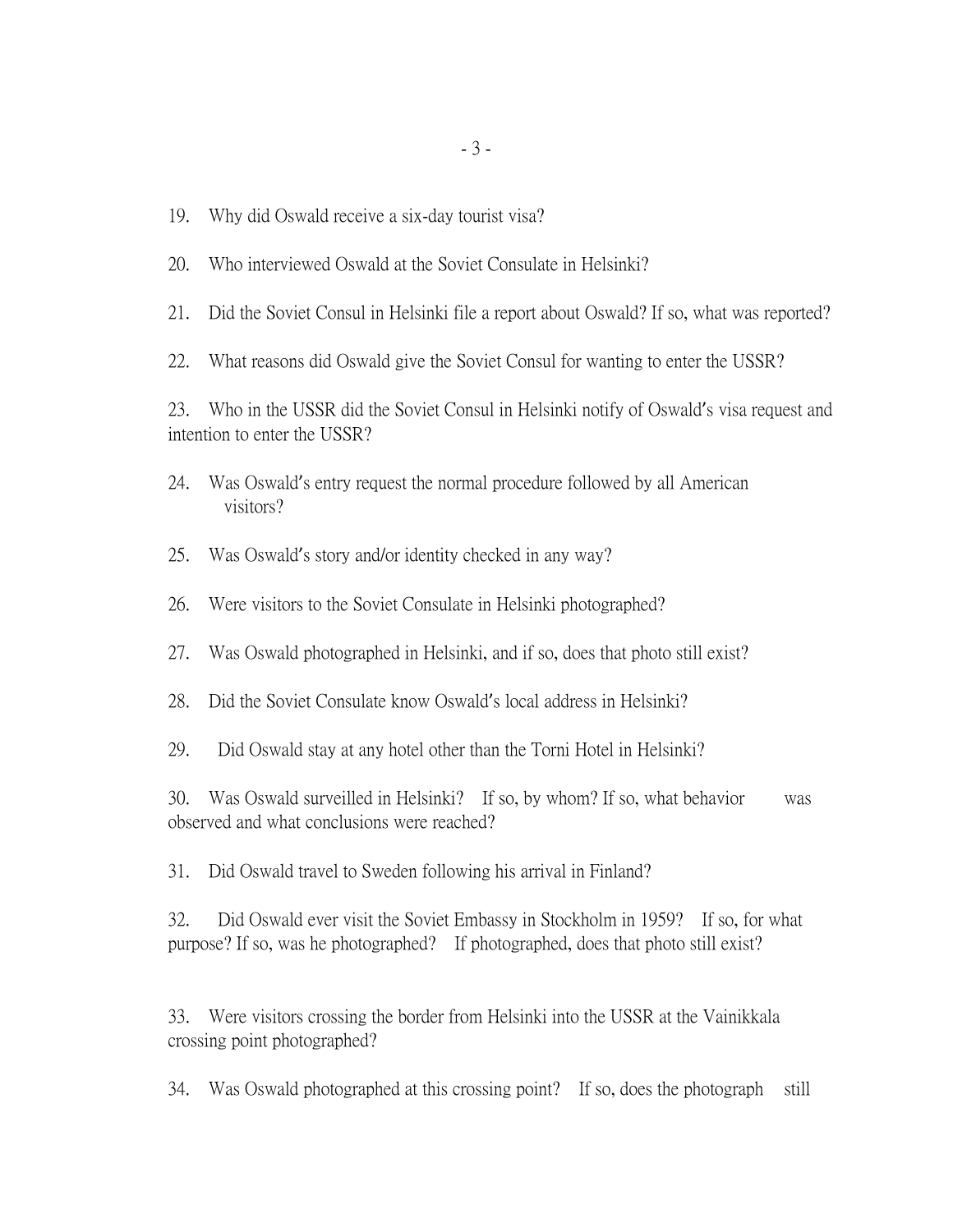exist?

### III. Lee Harvey Oswald in Moscow in 1959

35. Where and when did Lee Harvey Oswald enter the Soviet Union?

### A. Oswald**'**s Visits to the American Embassy in 1959

36. What were the dates and times of Oswald's visits to the U.S. Embassy in 1959?

37. Was Oswald photographed entering or leaving the American Embassy in 1959, and if so, do those photographs exist today?

38. Do any audiotapes, transcripts, or other records exist of conversations between Oswald and any personnel in the U. S. Embassy in 1959?

39. Did Oswald ever go above the ground (reception) floor of the Embassy? If so, to see whom, and why?

40. Did Oswald have any contact with an American intelligence officer at the Embassy? If so, whom, when, and how many times?

#### B. Oswald**'**s Injury and Hospitalization

41. Who discovered Oswald in his Hotel Berlin room after he slashed his wrist?

- 42. Who was notified of Oswald's attempt to commit suicide?
- 43. Who was the elderly American Oswald reported meeting in the hospital?

44. Which employee of the American Embassy visited this elderly American in Botkin Hospital Ward 7?

45. Did the American Embassy know, via its own sources, that Oswald was hospitalized?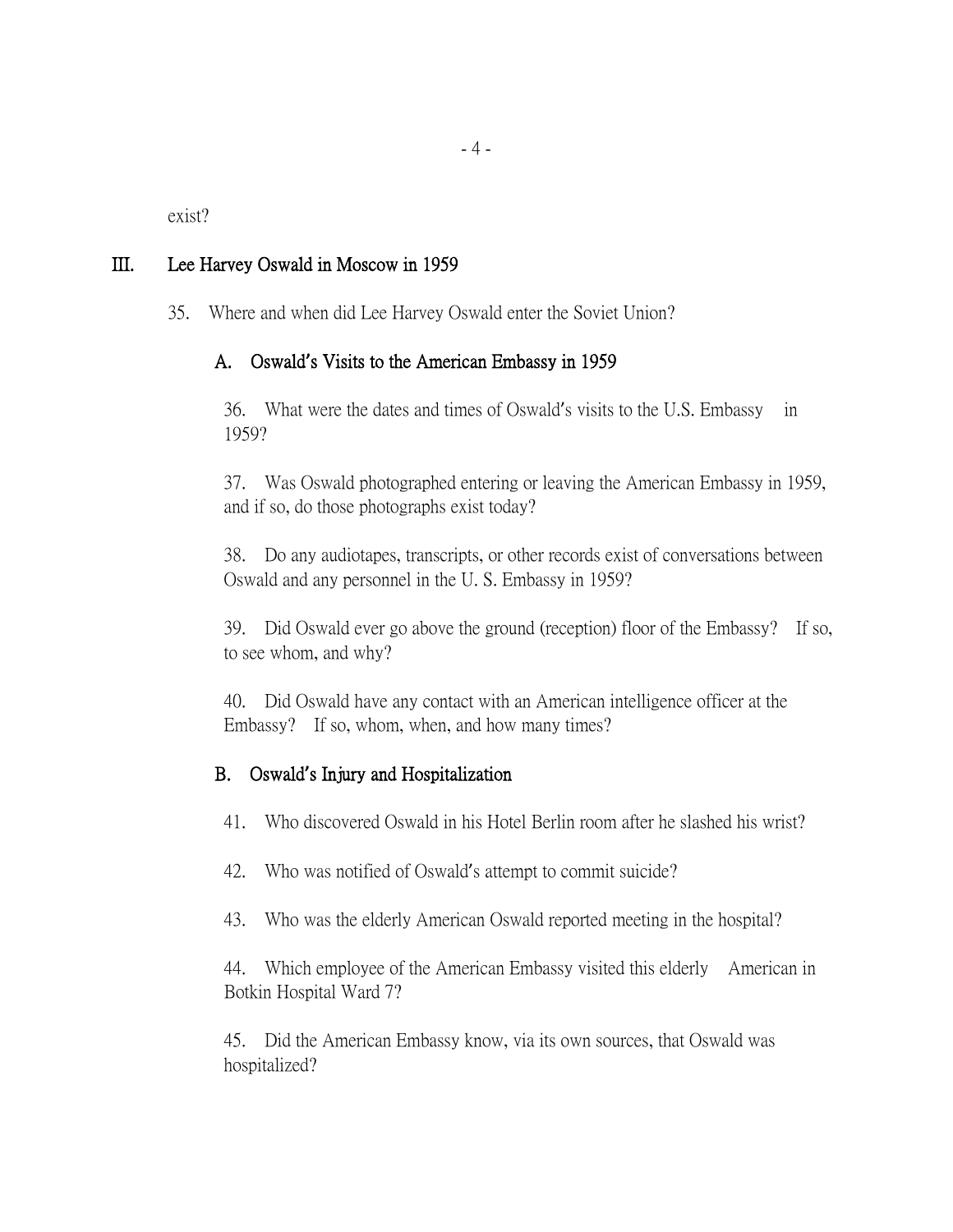46. Was the American Embassy notified by Soviet officials of Oswald's hospitalization? If so, which Soviet official, on what date, and to whom in the U.S. Embassy did he speak?

47. Did the American Embassy ever inquire about Oswald's well-being in the hospital?

48. Who called the hospital from the American Embassy on 24 October to check on Oswald's release?

- 49. Do any of Oswald's medical records still exist?
- 50. Was a psychological profile performed on Oswald? If so, what were its conclusions?
- 51. Why was Oswald transferred to ward 7 on October 23rd?
- 52. What type of ward was he in prior to October 23rd?
- 53. Did anyone visit Oswald in the hospital? Who? When?

#### C. Oswald**'**s Activities in Moscow in 1959

54. Does any chronology exist of Oswald's activities in Moscow in 1959 prior to his departure for Minsk?

55. Was Oswald surveilled in Moscow prior to his departure for Minsk? If so, do these reports still exist?

56. Who packed Oswald's belongings at Hotel Berlin and arranged his move to the Hotel Metropole on October 28?

57. Do any recordings, transcripts, or reports exist of Oswald in either the Hotel Berlin or the Hotel Metropole?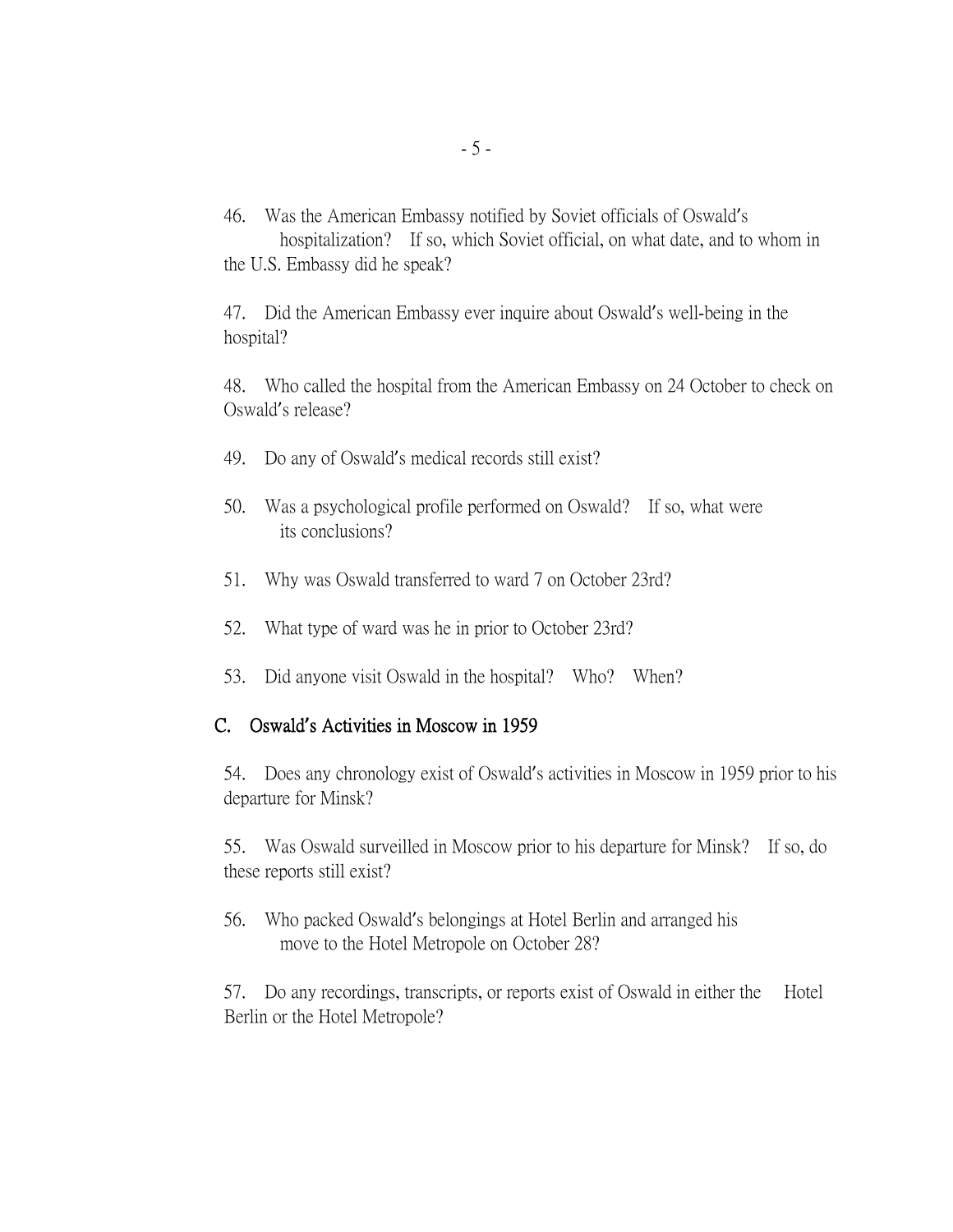58. Do any recordings, transcripts, or reports exist of Oswald's interviews with the following American journalists:

Aline Mosby on or about Oct. 31 and Nov. 13?

Priscilla Johnson on or about Nov. 16?

59. Was Oswald ever debriefed by any branch of Soviet Intelligence? If so, when? By whom? Do any recordings, transcripts, or reports still exist?

60. What information did Oswald reveal about his military service? Did Oswald reveal information about, or was he asked about the Lockheed U-2 photographic surveillance aircraft?

61. What efforts were made by the Soviet Government to check or confirm Oswald's bona fides?

62. Do any reports on Oswald from the following agencies still exist:

USSR Ministry of Internal Affairs?

OVIR?

63. Does any copy of Oswald's letter to the Supreme Soviet requesting citizenship still exist?

64. Who--which individual or agency--paid Oswald's bills (hotel, food, etc.) between the time his visa expired and he left for Minsk early in January 1960?

- 65. When did Oswald leave Moscow?
- 66. Did anyone accompany him to Minsk?
- 67. Who paid for Oswald's train ticket to Minsk?

#### IV. Marina Prusakova Oswald (n**é**e Marina Nikolaevna Prusakova)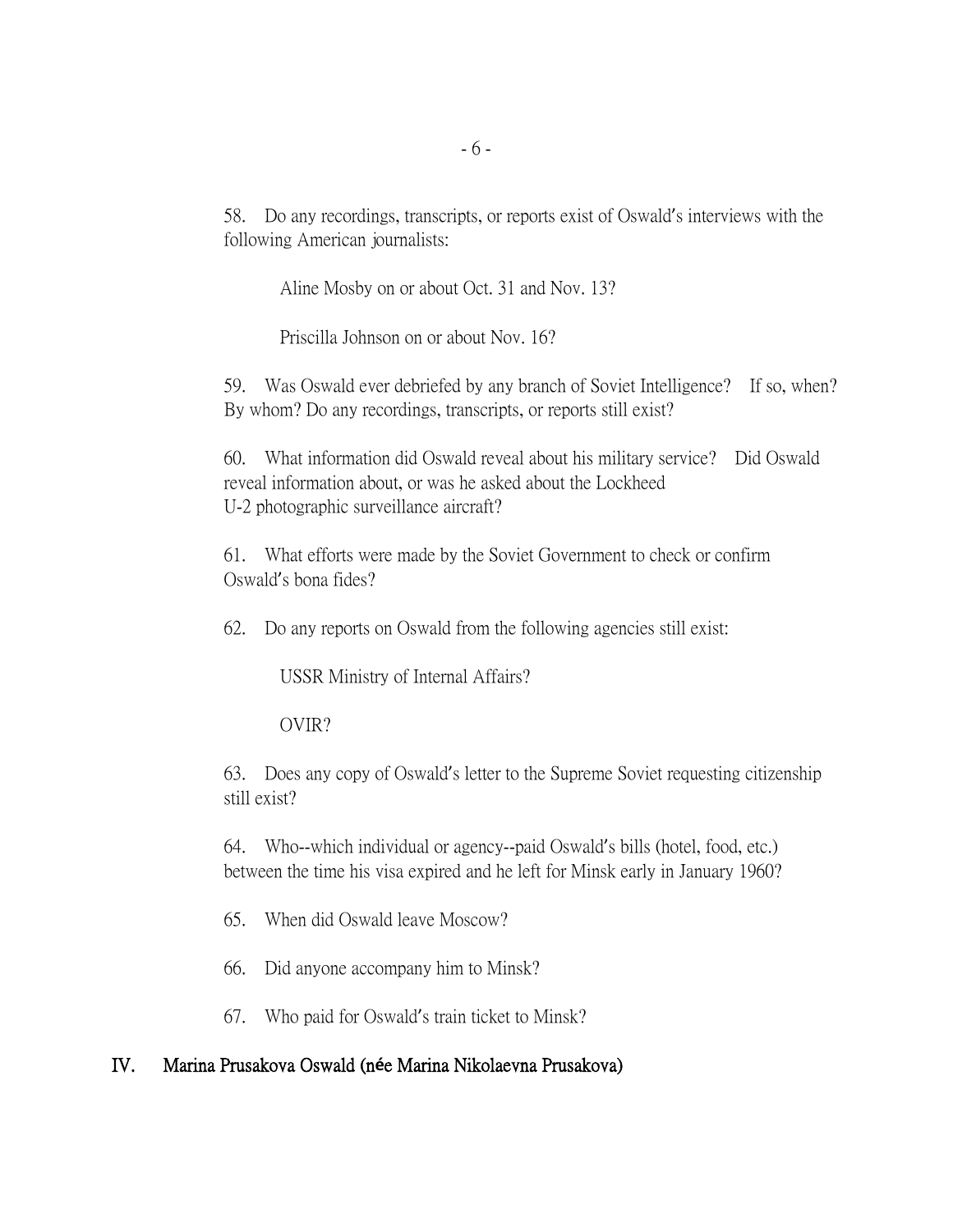68. Did Soviet Intelligence have any file or dossier on Marina Nikolaevna Prusakova? If so, please describe the nature of the file.

69. Did Marina Nikolaevna have any contacts with Soviet Intelligence prior to the time she met Oswald? Specifically,

Was she a source of information?

Was she an employee, agent, or officer?

70. Was Marina Nikolaevna directed by any facet of Soviet Intelligence to attempt to establish a relationship or contact with American defector Robert Edward Webster in the autumn of 1960 when they resided in the same apartment building in Leningrad?

71. Did Marina Nikolaevna ever report to Soviet Intelligence or the USSR on any matters regarding Oswald?

72. Was Marina Nikolaevna directed by any facet of Soviet Intelligence to establish a relationship with Oswald? If so, for what purpose?

73. Was Marina Nikolaevna directed by any facet of Soviet Intelligence to return to the United States with Oswald? If so, when, by whom, and for what purpose?

74. Did Marina Nikolaevna have any contact with the USSR government or Soviet Intelligence after leaving the USSR? If so, what kind of contact? Dates, and with whom?

75. Were Marina Nikolaevna's personal letters to and from the USSR intercepted by Soviet Intelligence? If so, why, and do records still exist of their contents?

### V. Oswald**'**s Activities in Minsk

76. Do any reports on Oswald from the Belorussian Ministry of Foreign Affairs still exist?

77. How proficient was Oswald's spoken Russian: poor, fair, good, very good, or excellent?

78. Did Oswald have a telephone?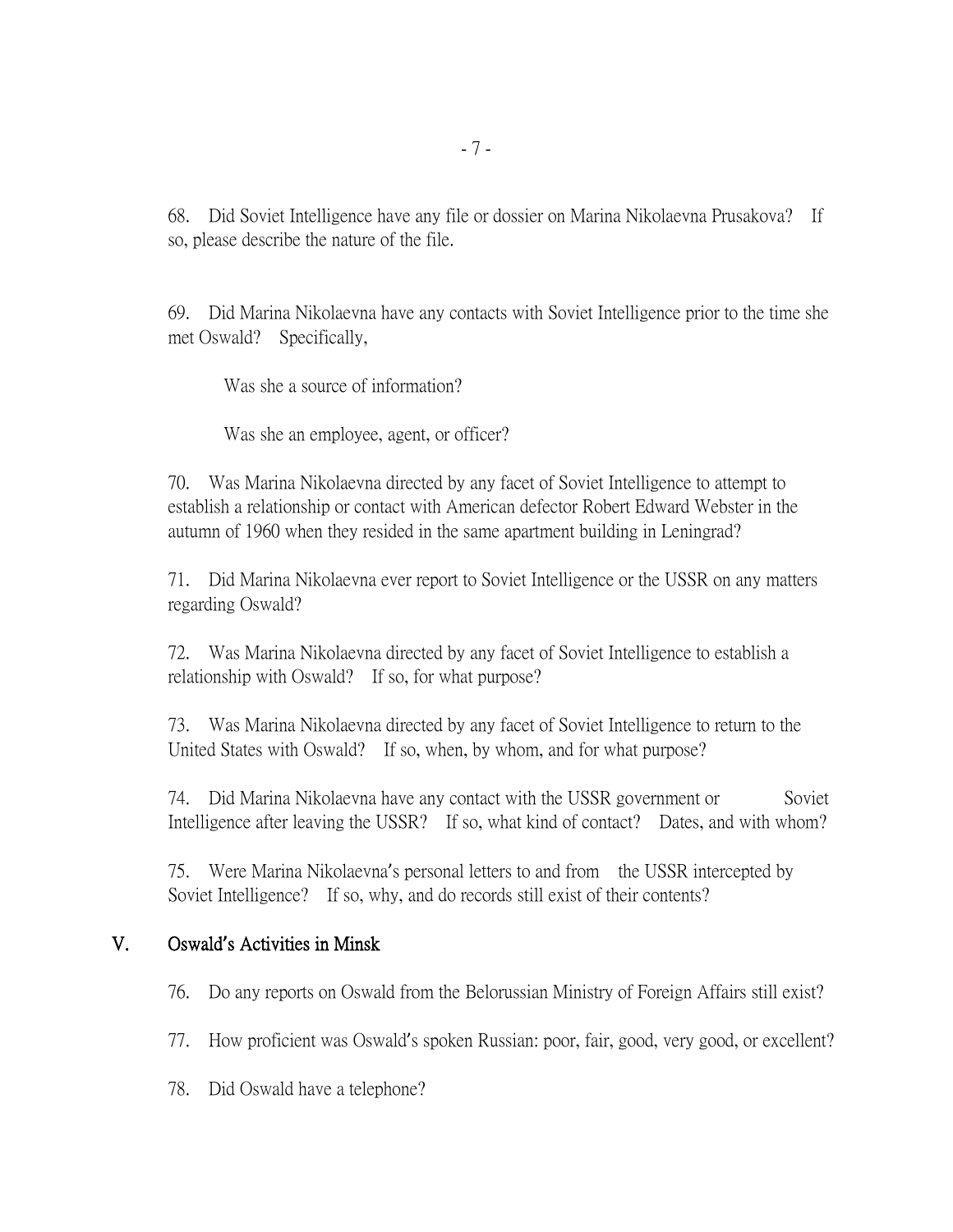- 79. Did Oswald regularly read any newspapers or periodicals? Which ones?
- 80. What books did he read?
- 81. Was Oswald ever a member of a Gun Club in Minsk?
- 82. Did he go hunting?
- 83. With what types of weapons did he hunt?
- 84. What was his proficiency with the weapons used?
- 85. From whom did Oswald receive letters and other communications:

from outside the USSR?

from inside the USSR?

86. Were Oswald's letters to or from the USSR intercepted? If so, by whom? For what purpose? Do records of their contents still exist?

| 87. | Were letters between Oswald and the American Embassy in Moscow | intercepted?         |
|-----|----------------------------------------------------------------|----------------------|
|     |                                                                | Which                |
|     |                                                                | ones                 |
|     |                                                                | (please)             |
|     |                                                                | provide              |
|     |                                                                | dates                |
|     |                                                                | written              |
|     |                                                                | for                  |
|     |                                                                | interce              |
|     |                                                                | pted                 |
|     |                                                                | letters)             |
|     |                                                                | $\overline{?}$<br>Do |
|     |                                                                | copies               |
|     |                                                                | of their             |
|     |                                                                | content              |
|     |                                                                | s still              |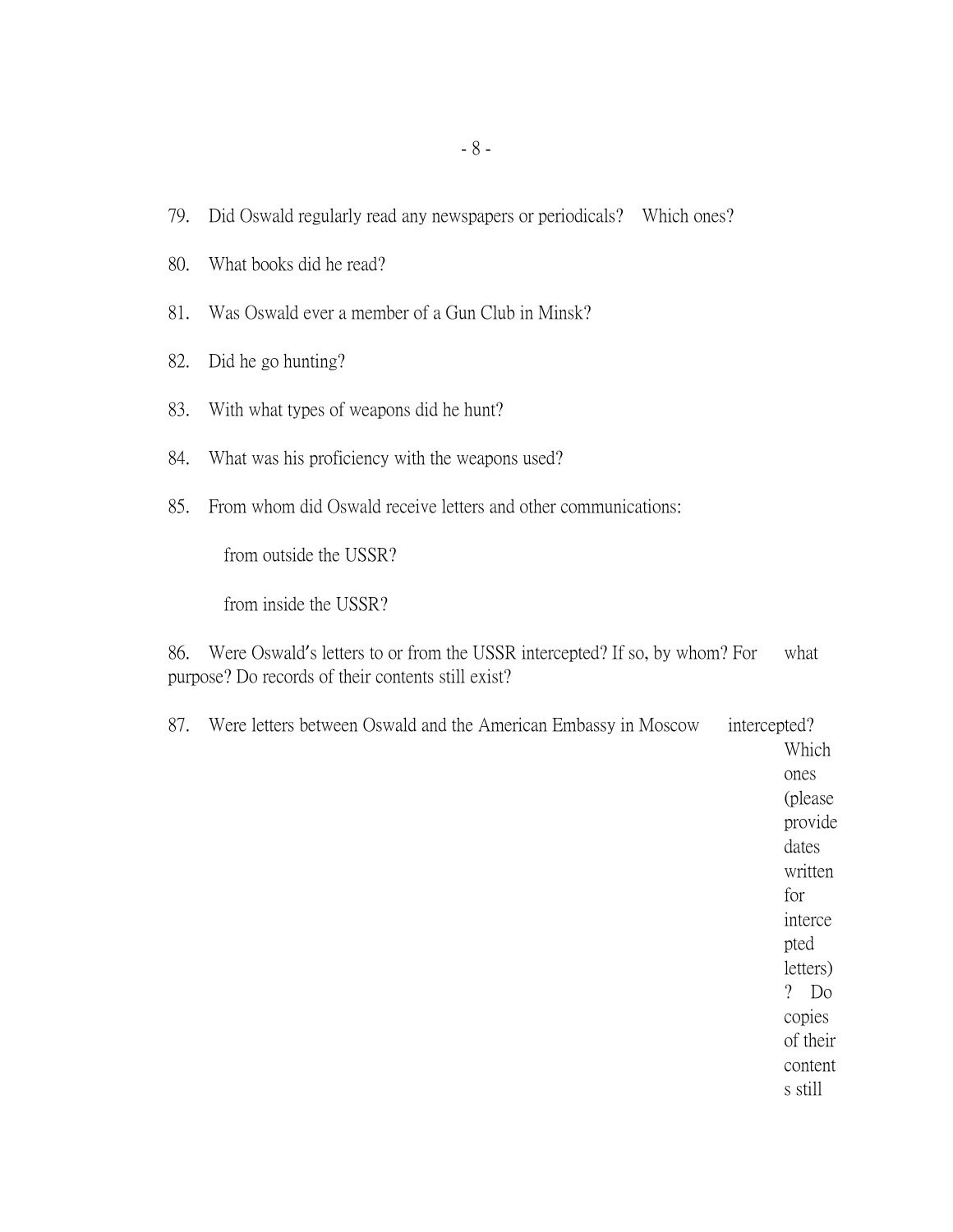88. Please provide copy of December, 1960 letter from Oswald to U.S. Embassy which is mentioned in 7-page report from Chairman of Committee on State Security (V. Semichastny) to Deputy Foreign Minister (V.V. Kuznetsov), dated December 4, 1963.

89. Do surveillance reports from Soviet Intelligence agents in Minsk still exist of:

Oswald at work?

Oswald's social life?

Oswald and Marina Nikolaevna at home?

90. Do any transcripts or reports exist of conversations between Oswald and Marina Nikolaevna at home in their apartment in Minsk?

91. Did Oswald ever travel outside of Minsk? When, where, for what purposes?

92. Could Oswald travel outside of Minsk without permission?

93. Did Oswald receive any performance evaluations in his job at the Byelorussian radio and television factory? Do these records still exist?

94. Did Oswald meet any Americans in Minsk? Any Cubans? If so, who; when; how?

95. Did Oswald ever visit the American Embassy in 1960 and 1961?

96. Did Oswald meet with any American Embassy personnel in 1960 or 1961?

97. Do any audiotapes, transcripts, or records of conversation between Oswald and any American Embassy personnel in 1960 and 1961 exist?

# VI. The Departure of Oswald and Marina Nikolaevna Oswald from the USSR in 1962.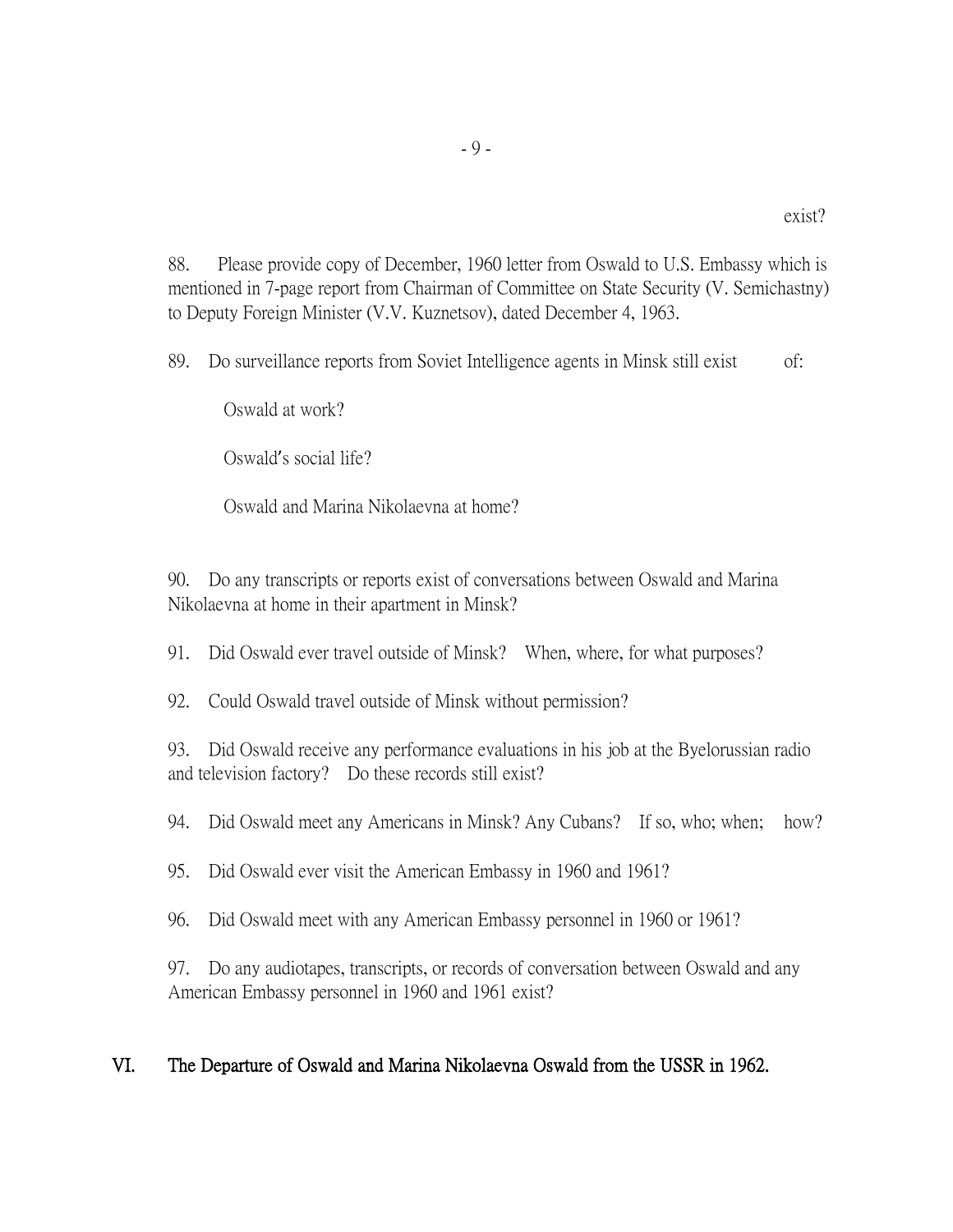98. How many times did Oswald visit the American Embassy in 1962? When; for what purposes; was Marina Nikolaevna with him?

99. Did Oswald have permission to travel to the American Embassy in Moscow in 1962?

100. Do any photographs of Oswald or Marina Nikolaevna still exist?

101. Did Oswald need permission to leave the USSR? From whom?

102. Did Oswald ask for permission to leave the USSR with his wife and child? If so, was his request expedited, or did it receive any special handling?

103. Do any audiotapes, transcripts, or records or conversations between Oswald and any American Embassy personnel in 1962 exist?

104. Why were Marina Nikolaevna and child permitted to leave the USSR with Oswald in 1962? Who granted permission? Was her application to leave expedited, or granted special handling?

#### VIII. General Questions

105. Did Oswald bring anything with him of intelligence interest when he entered the USSR?

106. Did he provide any information or written documentation on U-2 operations?

107. Did Oswald ever meet, observe, or communicate with Francis Gary Powers while they were both in the USSR?

108. During the period Oswald was in the USSR, should he have had custody of his own passport, or should some agency or entity of the Soviet government have had custody of his passport? When Oswald was in Moscow in 1959, should his passport have been kept by the hotel at which he was registered? Was it permissible

under Soviet regulations for the U.S. Embassy to retain custody of his passport?